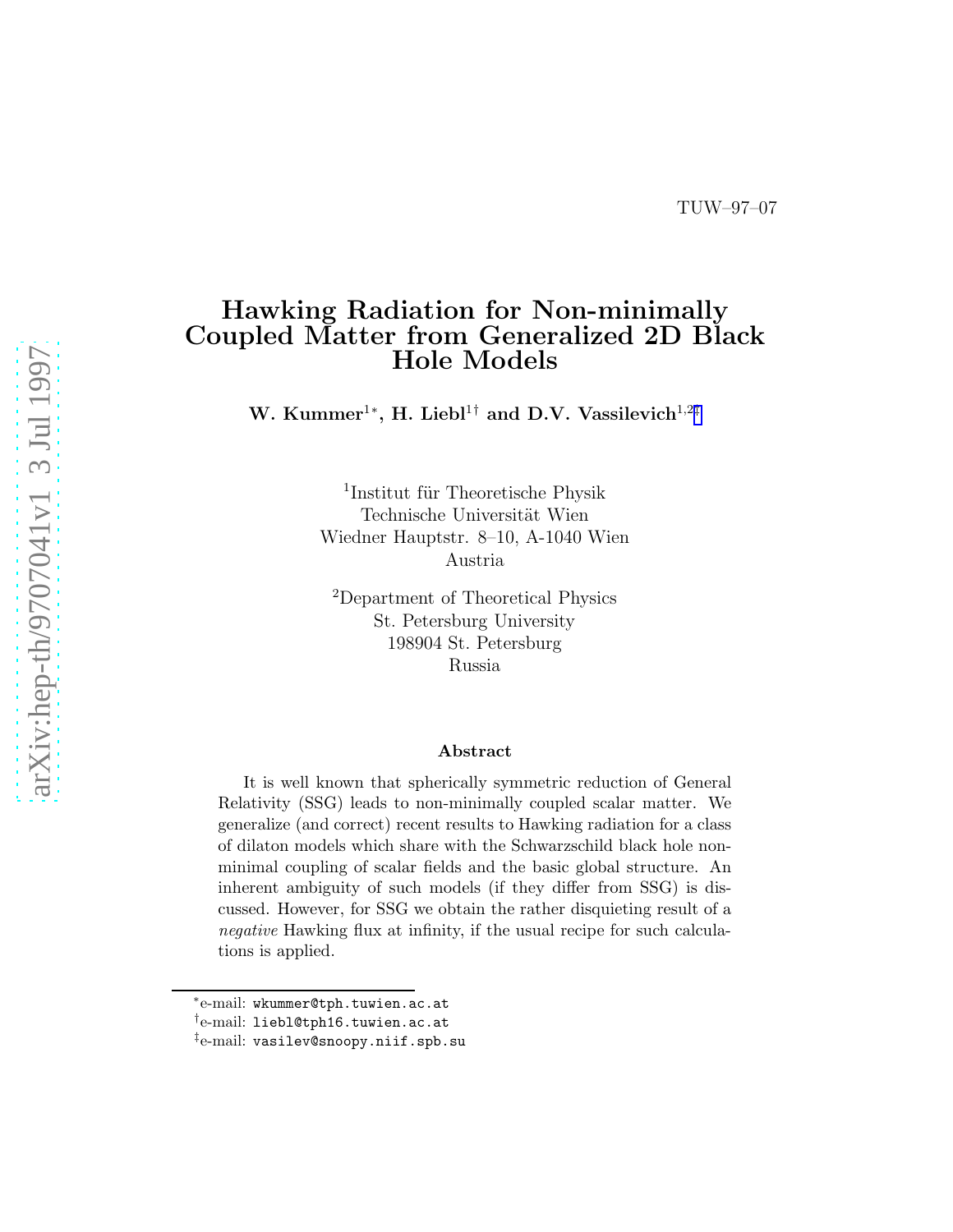#### <span id="page-1-0"></span>1 Introduction

It has been known for a long time  $[1]$  that spherical reduction of  $d = 4$  General Relativity (GR) for scalar matter leads to non-minimal coupling. We fix the radius to be a dimensionless quantity in the line element

$$
ds^2 = g_{\mu\nu} dx^{\mu} dx^{\nu} + e^{-2\phi} d\Omega^2 \quad . \tag{1}
$$

The metric  $g_{\mu\nu}$  refers to the variables  $x^{\mu} = (x^0, x^1)$ . With the dilaton field  $\phi(x) = -\ln r$  the effective action in  $d = 1 + 1$  for scalar matter f becomes

$$
S_m = -\frac{1}{2} \int d^2x \sqrt{-g} e^{-2\phi} g^{\mu\nu} \partial_{\mu} f \partial_{\nu} f \quad . \tag{2}
$$

Covariant derivatives will refer to the metric  $g_{\mu\nu}$  in the following.

Somewhat surprisingly until very recent times[[2–6](#page-7-0)] no computation of the Hawking radiation for that case seems to exist. The purpose of our present note is to give a comprehensive and direct answer to that question including all physically interesting models which generalize spherically symmetricgravity (SSG). This also allows us to improve the results of  $[2-6]$  and to show the arbitrariness involved when SSG is generalized. Therefore, in the following we take the geometric part of our action to be[[7\]](#page-7-0)

$$
S_{gr} = \int d^2x \sqrt{-g} e^{-2\phi} (R + 4a(\nabla \phi)^2 + Be^{4(1-a)\phi}).
$$
\n(3)

This class of dilaton models covers all asymptotically flat theories with one horizon and arbitrary power behavior in Kruskal coordinates at the singularity. It contains SSG as the special case  $a = \frac{1}{2}$  $\frac{1}{2}$ . The string-inspired dilaton blackhole [[8\]](#page-7-0) follows for  $a = 1$ . For all  $a \le 1$  and  $B > 0$  the global structure from (3) corresponds to the Penrose diagram of the Schwarzschild black hole, although a 'Schwarzschild gauge' is possible for the interval  $0 < a \leq 1$  only with the limiting case of  $a = 1$  [\[8\]](#page-7-0) showing the potentially dangerous feature of a non-null incomplete but null complete singularity [\[7\]](#page-7-0).

## 2 Conformal Anomaly

In the SSG case the (ultralocal) measure for the matter integration is well defined, because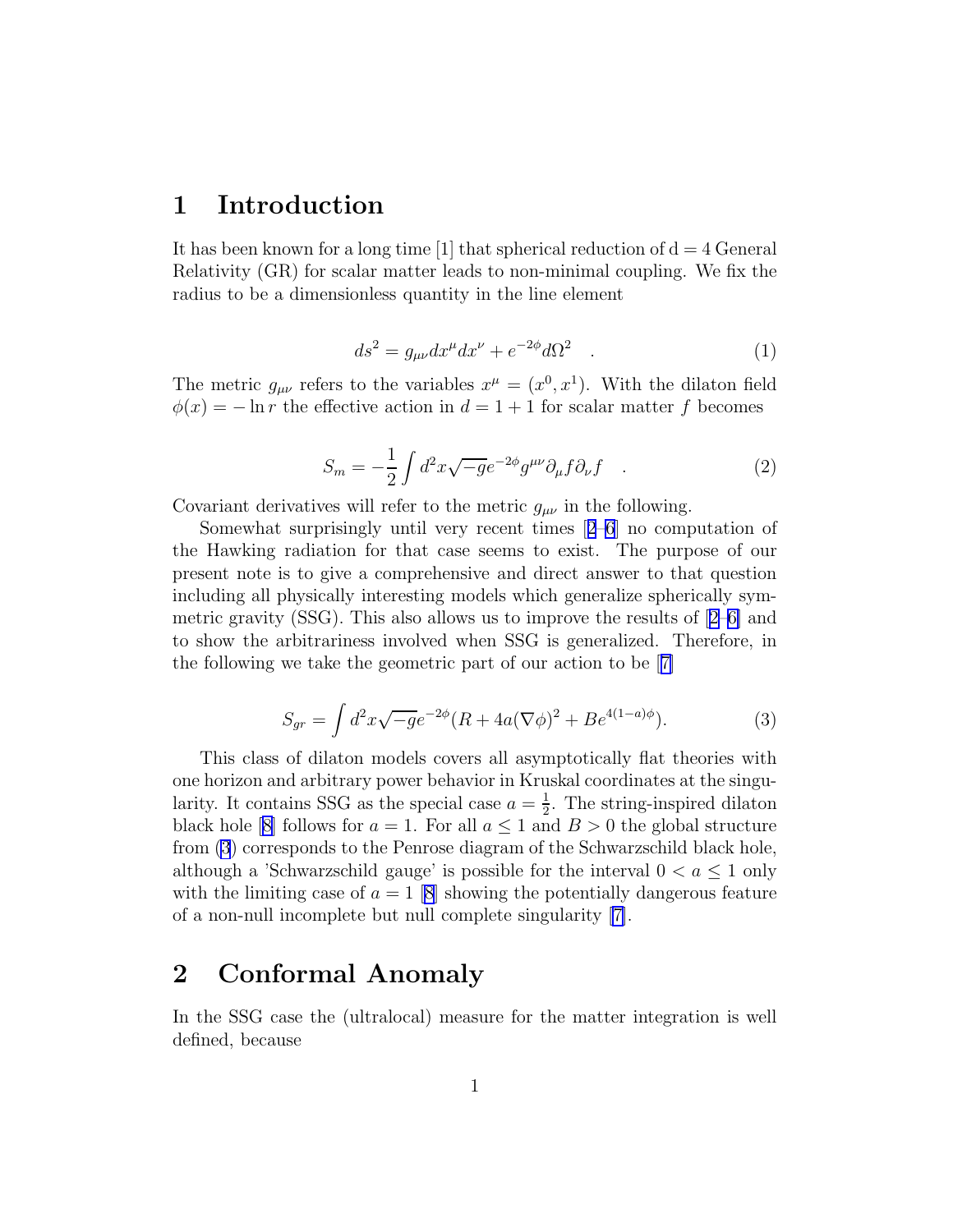$$
\int d\Omega \sqrt{-^4g} = e^{-2\phi} \sqrt{-g} \quad , \tag{4}
$$

<span id="page-2-0"></span>where  ${}^{4}g$  is the determinant of the 4 dimensional metric in GR. For the generalized class of models [\(3](#page-1-0)), however, this definition is not unique, as well as the one for an eventual non-minimal factor for the possible coupling to matter in([2](#page-1-0)). In that case we have to allow the general replacements  $\phi \rightarrow \varphi(\phi)$  in [\(2](#page-1-0)) and  $\phi \rightarrow \psi(\phi)$  in (4), where  $\varphi$  and  $\psi$  may be general (scalar) functions of the dilaton field. The measure  $\mathcal{D}f$  is defined by requiring that  $\int \mathcal{D}f \exp\left(i \int d^2x \sqrt{-g}e^{-2\psi(x)}f^2(x)\right)$  is a field independent constant. With these replacements and in terms of the field  $\tilde{f} = f e^{-\psi}$  which satisfies the standard normalization condition, [\(2\)](#page-1-0) can be rewritten as

$$
S = -\frac{1}{2} \int \sqrt{-g} d^2 x \ \tilde{f} A \tilde{f} \quad , \tag{5}
$$

where

$$
A = -e^{-2\varphi + 2\psi} g^{\mu\nu} (\nabla_{\mu} \nabla_{\nu} + 2(\psi_{,\mu} - \varphi_{,\mu}) \nabla_{\nu} + \psi_{,\mu\nu} - 2\varphi_{,\mu} \psi_{,\nu}) \quad . \tag{6}
$$

The path integral for  $\tilde{f}$  leads to the effective action

$$
W = \frac{1}{2} \text{Tr} \ln A \quad . \tag{7}
$$

After continuation to the Euclidean domain A becomes an elliptic second order differential operator. The corresponding one loop effective action W can be expressed in terms of the zeta function of the operator  $A<sup>1</sup>$ :

$$
W = -\frac{1}{2}\zeta_A'(0), \qquad \zeta_A(s) = \text{Tr}(A^{-s})
$$
 (8)

Prime denotes differentiation with respect to s. From W regularized in this way an infinitesimal conformal transformation  $\delta g_{\mu\nu} = \delta k g_{\mu\nu}$  produces the trace of the (effective) energy momentum tensor

$$
\delta W = \frac{1}{2} \int d^2 x \sqrt{g} \delta g^{\mu\nu} T_{\mu\nu} = -\frac{1}{2} \int d^2 x \sqrt{g} \delta k(x) T^{\mu}_{\mu}(x) \tag{9}
$$

<sup>&</sup>lt;sup>1</sup>For a clear and extensive discussion on the  $\zeta$  function technique consult the recent monograph[[9\]](#page-8-0).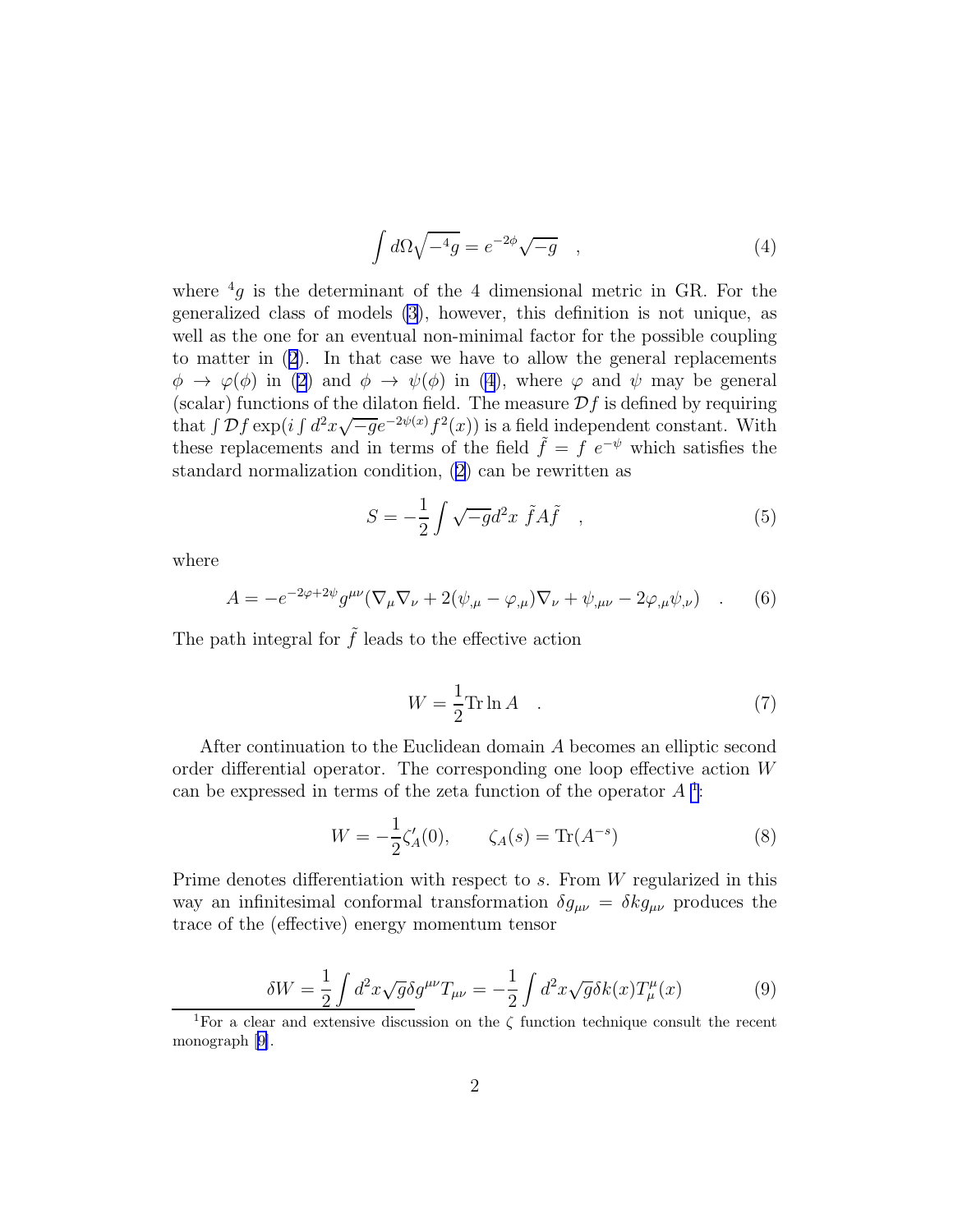<span id="page-3-0"></span>Due to the multiplicative transformation property  $\delta A = -\delta k A$  of (6) (valid in  $d = 2$  only) with the definition of a generalized  $\zeta$ -function

$$
\zeta(s|\delta k, A) = \text{Tr}(\delta k A^{-s})\tag{10}
$$

the variation in [\(9](#page-2-0)) can be identified with

$$
\delta W = -\frac{1}{2}\zeta(0|\delta k, A) \quad , \tag{11}
$$

wherewe used  $\delta \zeta_{A_k}(s) = s \text{Tr}(A^{-1} \delta k)$ . Combining (11) and ([9\)](#page-2-0) we obtain

$$
\zeta(0|\delta k, A) = \int d^2x \sqrt{g} \delta k(x) T^{\mu}_{\mu}(x) . \qquad (12)
$$

By a Mellin transformation one can show that  $\zeta(0|\delta k, A) = a_1(\delta k, A)$  [\[10\]](#page-8-0), where  $a_1$  is defined as a coefficient in a small t asymptotic expansion of the heat kernel:

$$
\operatorname{Tr}(F\exp(-At)) = \sum_{n} a_n(F,A)t^{n-1}
$$
\n(13)

Toevaluate  $a_1$  we use the standard method [[10\]](#page-8-0). To this end we represent A as

$$
A = -(\hat{g}^{\mu\nu}D_{\mu}D_{\nu} + E), \qquad E = \hat{g}^{\mu\nu}(-\varphi_{,mu}\varphi_{,\nu} + \varphi_{,\mu\nu})
$$
(14)

where  $\hat{g}^{\mu\nu} = e^{-2\varphi + 2\psi} g^{\mu\nu}$ ,  $D_{\mu} = \nabla_{\mu} + \omega_{\mu}$ ,  $\omega_{\mu} = \psi_{,\mu} - \varphi_{,\mu}$ . For  $a_1$  follows [\[10](#page-8-0)]

$$
a_1(\delta k, A) = \frac{1}{24\pi} \int d^2x \sqrt{-\hat{g}} \delta k(\hat{R} + 6E) .
$$
 (15)

Returning to the initial metric and comparing with [\(9\)](#page-2-0) we obtain the most general form of the 'conformal anomaly'  $^2$  for non-minimal coupling in d=2:

$$
T^{\mu}_{\mu} = \frac{1}{24\pi} (R - 6(\nabla\varphi)^2 + 4\Box\varphi + 2\Box\psi)
$$
 (16)

<sup>2</sup>We use this expression although for a non-Weyl invariant geometric part([3\)](#page-1-0) of the action is broken already at the classical level.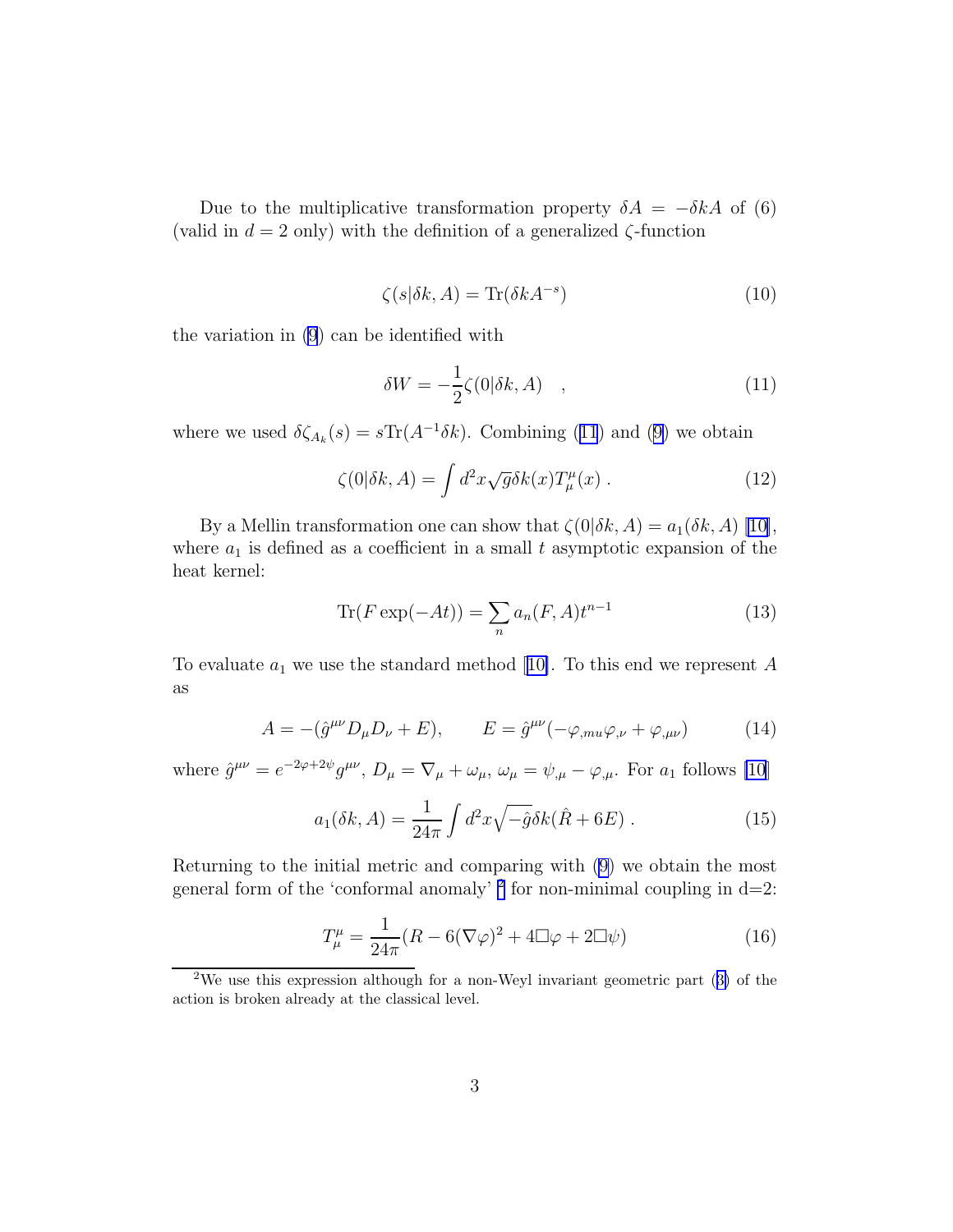### <span id="page-4-0"></span>3 Hawking radiation

In a background given by [\(3](#page-1-0)) the matter action transforms simply under conformal transformations which may be used for important simplifications. In conformal gauge  $g^{+-} = -2e^{-2\rho}$  [\(16\)](#page-3-0) reduces to

$$
T_{+-} = -\frac{1}{12\pi} (\partial_+ \partial_- \rho + 3\partial_+ \varphi \partial_- \varphi - 2\partial_+ \partial_- \varphi - \partial_+ \partial_- \psi) . \tag{17}
$$

For SSG alone  $\varphi^{SSG} = \psi^{SSG} = \phi$  are determined uniquely. In order to see the ambiguities involved for a 'generalized' theory it is sufficient to consider a general linear dependence on the dilaton field,  $\varphi = \alpha \phi$ ,  $\psi = \beta \phi$ .

The Hawking flux is expressed in terms of  $T_-\equiv$  which can be obtained by integrating the conservation condition for the energy momentum tensor [\[11](#page-8-0)]

$$
0 = \nabla^{\mu} T_{\mu-} = \partial_{+} T_{--} + \partial_{-} T_{+-} - 2(\partial_{-}\rho) T_{+-} \quad . \tag{18}
$$

An integration constant is defined by the condition at the horizon [\[11, 12](#page-8-0)]:

$$
T_{--}|_{\text{hor}} = 0 \tag{19}
$$

We are now able to follow closely[[12\]](#page-8-0) where the corresponding techniques have been used for minimally coupled scalars in theories of the type([3](#page-1-0)).

Let us first study the CGHS model [\[8](#page-7-0)] with  $a = 1$ . In this particular case the residual gauge freedom of the conformal gauge can be used to set  $\rho = \phi$ . Then the contribution of the last two terms in (17) to  $T_-\equiv$  is proportional to that of the the first term, which, in turn, is the well known one for minimal coupling. Integrating these three terms in (18) with (19) yields

$$
T_{--}^{(1)}|_{asymp} = \frac{\lambda^2}{48\pi} (1 - 2\alpha - \beta)
$$
 (20)

where  $4\lambda^2 = B$ . To evaluate the contribution of the second term in (17) we need a slightly different coordinate system[[12\]](#page-8-0):

$$
ds^{2} = L(U)(-d\tau^{2} + dz^{2}), \quad dU = L(U)dz
$$
 (21)

For the CGHS model[[12\]](#page-8-0) we have also

$$
L(U) = \frac{e^{\sqrt{BU}}C}{2B} - 1 , \qquad \phi = \sqrt{\frac{B}{4}}U \tag{22}
$$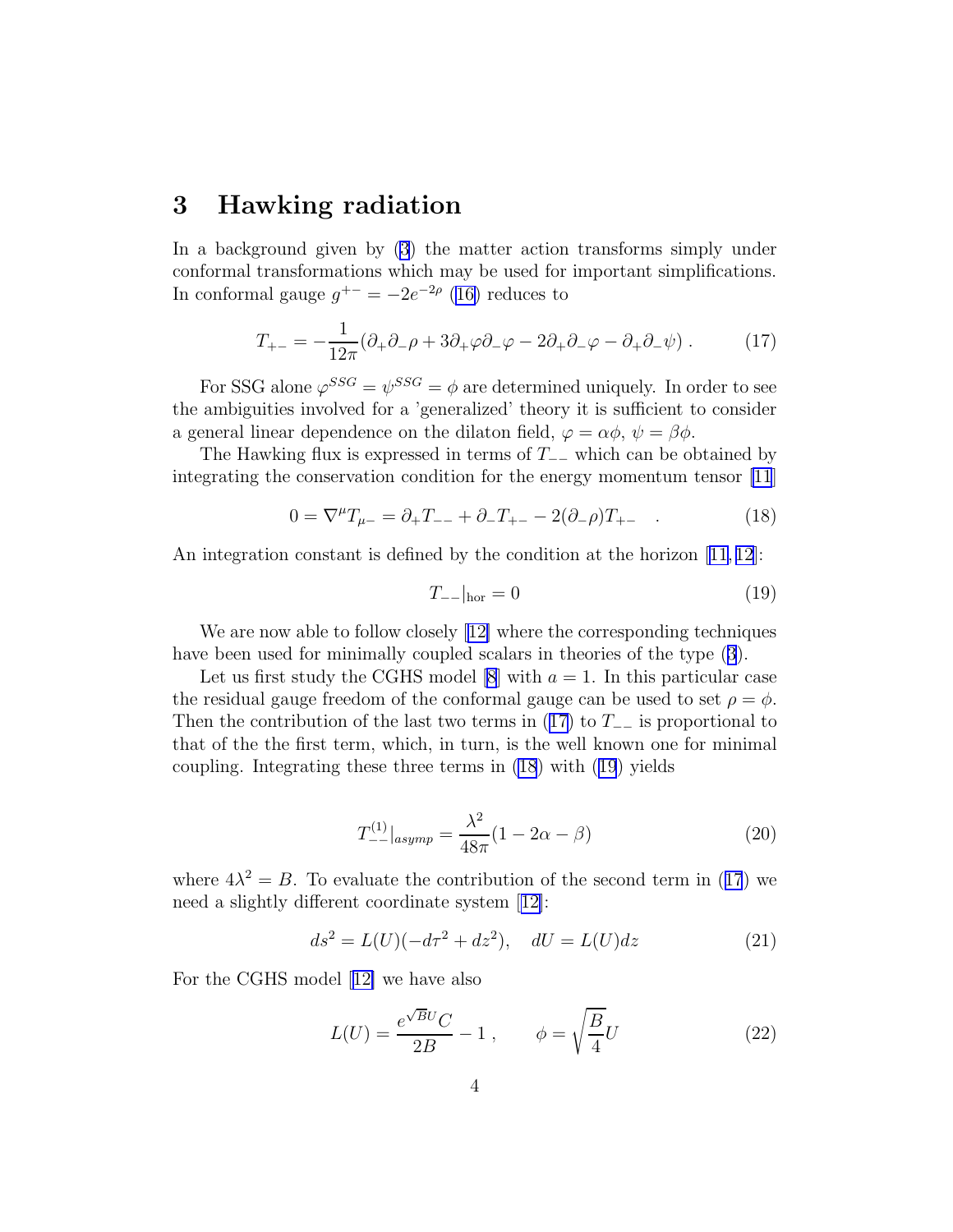<span id="page-5-0"></span>where  $C$  is a real parameter proportional to the mass of the black hole. The Killing norm  $L(U)$  vanishes at the horizon and the asymptotically flat region correspondsto  $U \to -\infty$ . Eq. [\(18](#page-4-0)) is now also easily integrated with ([19\)](#page-4-0), and we arrive at the the Hawking flux in the CGHS model:

$$
T_{--}^{CGHS}|_{asymp} = \frac{\lambda^2}{48\pi} (1 + \frac{3}{2}\alpha^2 - 2\alpha - \beta)
$$
 (23)

Even for minimal coupling  $(\alpha = 0)$  this expression is inherently ambiguous due to the constant  $\beta$  which had its roots in the ambiguous definition of an ultralocal measure. Increasing  $\alpha$  (non-minimal coupling) above  $\alpha = 4/3$ tends to increase  $T_{-}$ . Of course, by adjusting  $\beta$  the flux may become zero or even negative as well ('cold dilaton black hole'). Like the (geometric) Hawking temperature the expression (23) for the CGHS model does not depend on the mass of the black hole.

For other values of a a simplification by using a residual gauge freedom is not possible. Nevertheless, starting from([21](#page-4-0)) with[[7](#page-7-0), [12\]](#page-8-0)

$$
L(U) = \frac{aC}{2B} \left[ \frac{U^2 (a-1)^2 B}{a} \right]^{\frac{a}{2(a-1)}} - 1
$$
  

$$
U = \sqrt{\frac{a}{B}} \frac{e^{-2(1-a)\phi}}{a-1}
$$
(24)

the integration of [\(18\)](#page-4-0) is rather elementary, though a bit tedious. The final result reads

$$
T_{--}^{(a)}|_{asymp} = \frac{1}{48\pi} T_H^2 \left( 1 - \frac{3\alpha^2}{2(2-a)} - \frac{1}{2-a} (2\alpha + \beta) \right)
$$
 (25)

which has been expressed in terms of the general geometric Hawking temperature for the models([3\)](#page-1-0)

$$
T_H^2 = \frac{a^2}{8} C^{\frac{2(a-1)}{a}} \left(\frac{2B}{a}\right)^{\frac{2-a}{a}} . \tag{26}
$$

Takingthe limit  $a \to 1$  in (25) does not reproduce ([20\)](#page-4-0) since there is no smooth limit in the solutions (24). The difference in the sign of the second term in the brackets is due to a finite contribution of  $T_{+−}|_{hor}$  for the CGHS model whereas this term vanishes for all other cases. For SSG all parameters are unambiguously defined  $(a = \frac{1}{2})$  $\frac{1}{2}, \alpha = \beta = 1$ ). Then the bracket in (25) yields a factor  $-2$ , i.e. a negative flux!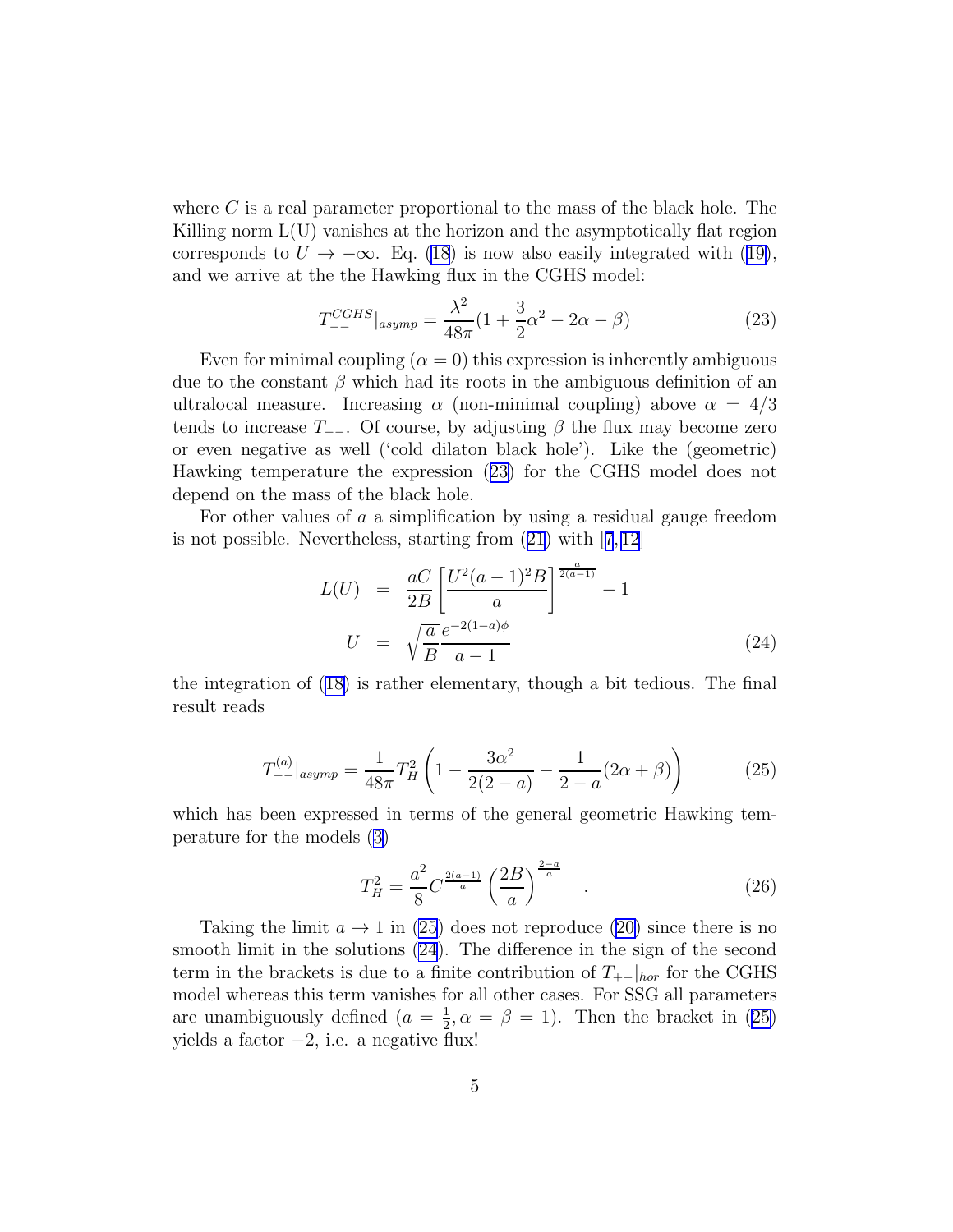### 4 Discussion

The trace anomaly for  $T_{\mu\nu}$  in the case of non-minimally coupled scalar fields with trivial measure  $(\psi = 0)$  recently has been the subject of several stud-ies[[2–5](#page-7-0)]. The only difference to our result ([16\)](#page-3-0) is a coefficient in front of  $\Box \varphi$ . It should be noted that at this point these authors also disagree among them-selves.The reason is that their methods  $[2,3,6]$  $[2,3,6]$  $[2,3,6]$  cannot fix total derivatives unambiguously. Nojiri and Odintsov define the trace anomaly through the equation $\Gamma_{div} \propto \int d^2x \sqrt{g} T^{\mu}_{\mu}$  with the correct expression [[4\]](#page-7-0) for the divergent part of the effective action  $\Gamma_{div}$ . Of course, an arbitrary total derivative can be added to  $T^{\mu}_{\mu}$  without changing  $\Gamma_{div}$ . It is interesting to note that complete agreement with our expression  $(16)$  is achieved, if in [\[3](#page-7-0),6] one replaces the expressions for scalar curvature and metric by conformally transformed ones (see [\(15](#page-3-0))). Bousso and Hawking use global scale transformation to relate the coefficients in front of R and  $\square \varphi$ . This method allows for some ambiguity as the authors admit themselves [\[2](#page-7-0)]. Mikovic and Radovanovic calculate the stress energy tensor by varying the finite part of the effective action. However, they perform scale transformations of quantum fields (see eqs. (2.4) and  $(2.25)$  in  $[5]$ . In the presence of the conformal anomaly, such transformations, in general, change the effective action. Thus some contributions can be overlooked in such an approach. In  $[13]$  it was suggested that the coefficients in front of  $\Box\varphi$  are due to boundary terms of the classical action.

The crucial difference of our method is the use of a *local* scale transformation inside the zeta function. Due to the presence of an arbitrary *function*  $\delta k$  $\delta k$  $\delta k$  one cannot integrate by parts in  $(12)$  $(12)$  in order to remove a total derivative in [\(9\)](#page-2-0). Hence, all terms there are fixed unambiguously.

Another attempt to calculate Hawking radiation for non-minimally coupled scalar fields was made in[[6](#page-7-0)]. The physical content of the model considered there is totally different from ours and therefore will not be discussed here.

Our result for the 'anomaly', eq.([17](#page-4-0)), is the most general one obtainable in 1+1 dimensional theories. The result for the Hawking flux in SSG, on the other hand, taken literally would mean that an influx of matter is necessary to maintain in a kind of thermodynamical equilibrium the Hawking temperature of a black hole – in complete contradiction to established black hole wisdom. However, to put this result on a sound basis the treatment of Hawking radiation in the asymptotic region in that case certainly requires to go beyond the usual approach adopted also in our present paper. After all,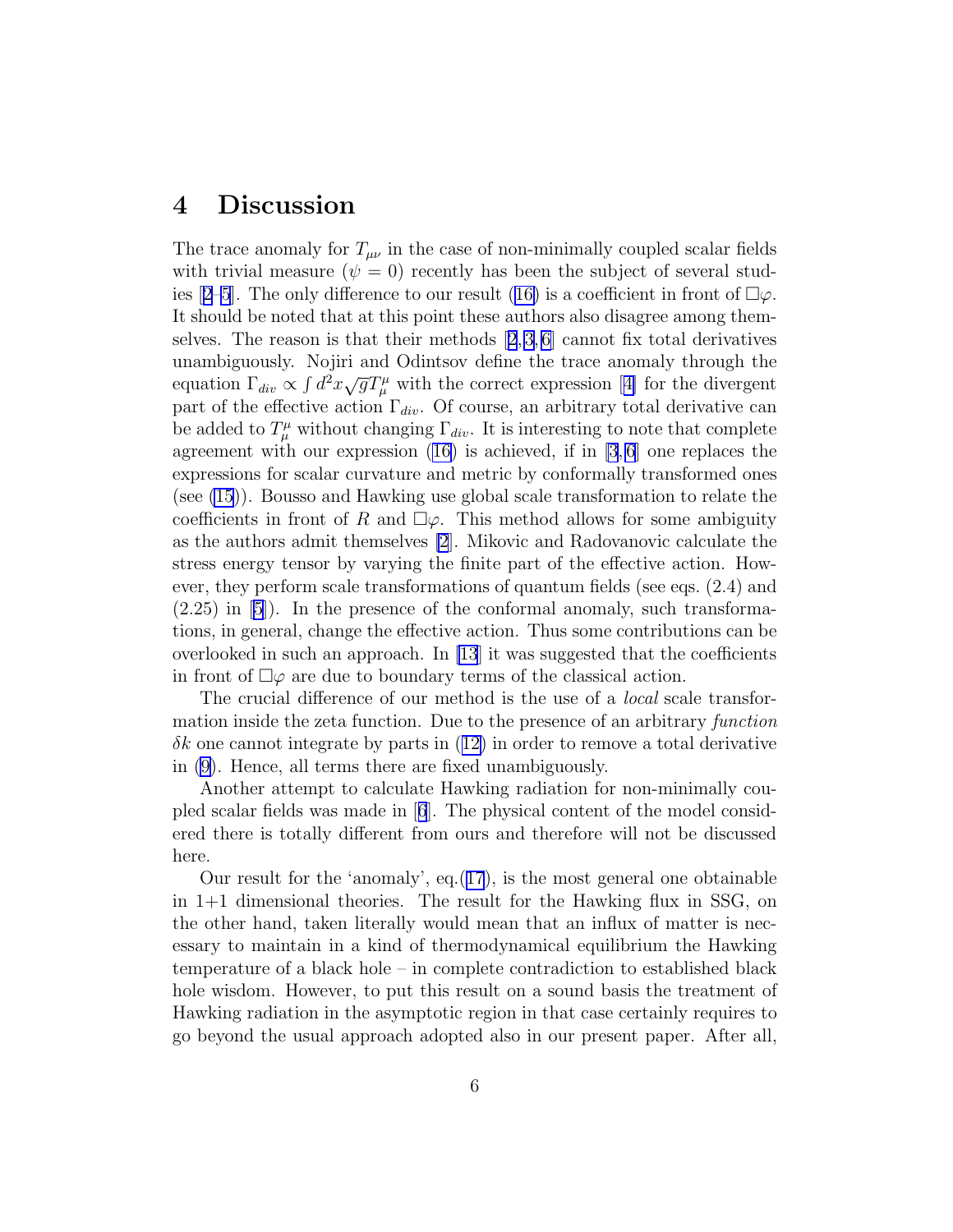<span id="page-7-0"></span>non-minimally coupled scalar fields are strongly coupled in the asymptotic region. Therefore a result like([25](#page-5-0)) for SSG cannot be the final answer. In fact, probably new methods for extracting the flux towards infinity in such a case have to be invented.

## Acknowledgement

This work has been supported by Fonds zur Förderung der wissenschaftlichen Forschung (FWF) Project No. P 10221–PHY. One of the authors (D.V.) thanks GRACENAS and the Russian Foundation for Fundamental Research, grant 97-01-01186, for financial support.

## References

- [1] P. Thomi, B. Isaak and P. Hajicek, Phys. Rev. D 30, 1168 (1984); P. Hajicek, Phys. Rev. D 30, 1168 (1984).
- [2] R. Bousso and S. W. Hawking, Trace anomaly of dilaton coupled scalars in two dimensions, hep-th/9705236.
- [3] S. Nojiri and S. D. Odintsov, Trace anomaly induced effective action for 2D and  $4D$  dilaton coupled scalars, hep-th/9706143.
- [4] E. Elizalde, S. Naftulin and S. D. Odintsov, Phys. Rev. D 49, 2852 (1994).
- [5] A. Mikovic and V. Radovanovic, One-loop effective action for spherical scalar field collapse, hep-th/9706066.
- [6] S. Nojiri and S. D. Odintsov, Trace anomaly and nonlocal effective action for 2D conformally invariant scalar interacting with dilaton, hep-th/9706009.
- [7] M.O. Katanaev, W. Kummer and H. Liebl, Nucl. Phys. B 486, 353 (1997).
- [8] G. Mandal, A. Sengupta and S. R. Wadia, Mod. Phys. Lett. A 6 1685 (1991); S. Elitzer, A. Forge and E. Rabinovici, Nucl. Phys. B 359, 581